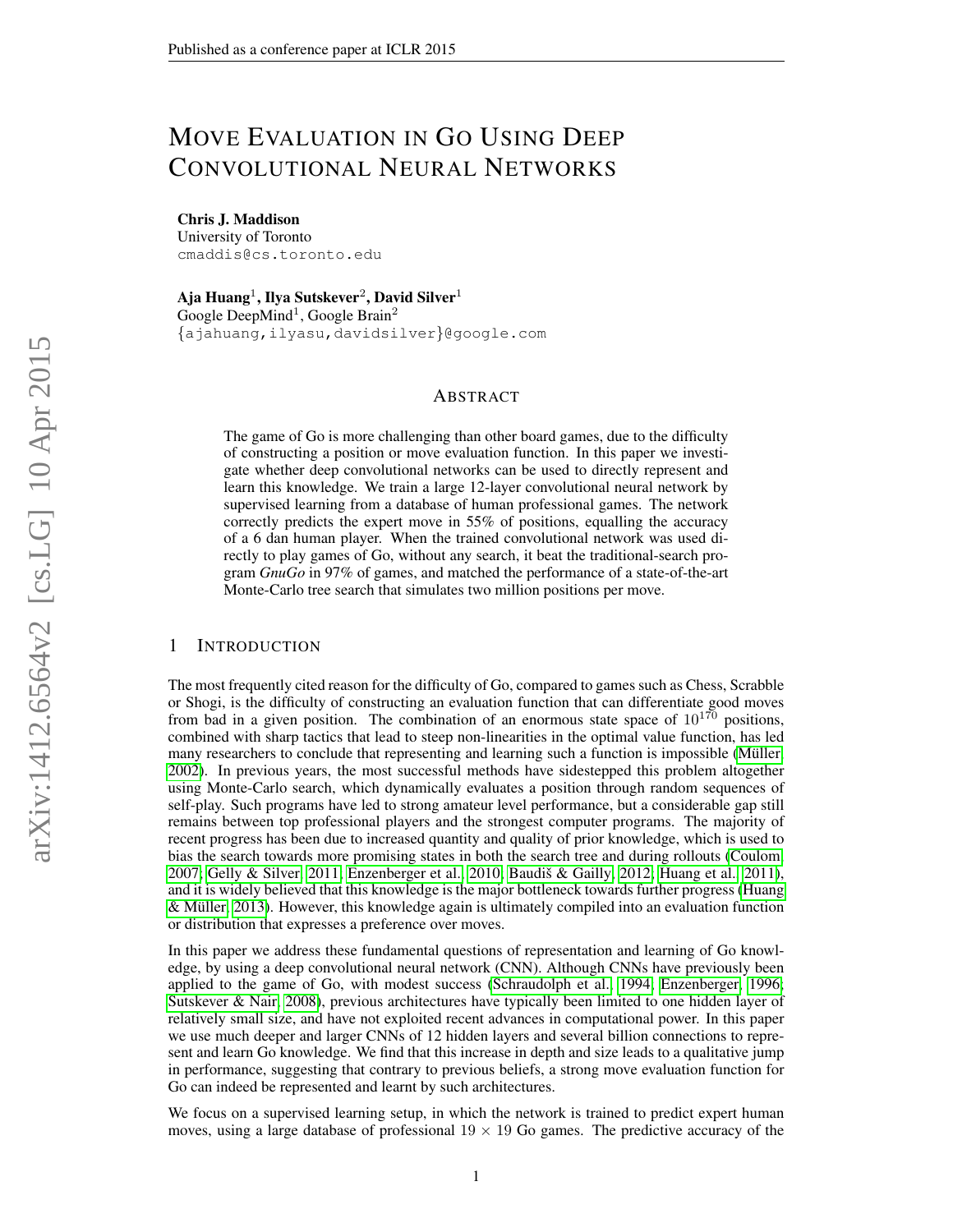CNN on a held-out set of positions reaches 55%, which is a significant improvement over the 35% and 39% predictive accuracy reported for some of the strongest Go programs, and comparable to the performance of the 6 dan author on the same data set. Furthermore, when the CNN was used to play games by directly selecting the move recommended by the network output, without any search, it equalled the performance of state-of-the-art Monte-Carlo search programs, such as *Pachi* (Baudiš [& Gailly, 2012\)](#page-7-4), that are given 10,000 rollouts per move (i.e., programs that combine handcrafted or shallow prior knowledge with a search that simulates two million positions), and the first strong Monte-Carlo search program *MoGo* with 100,000 rollouts per move [\(Gelly & Silver, 2007\)](#page-7-10). In addition, direct move selection using the CNN beat *GnuGo* (a traditional search program) in 97% of games. $<sup>1</sup>$  $<sup>1</sup>$  $<sup>1</sup>$ </sup>

Finally, we demonstrate that the Go knowledge embodied by the CNN can be effectively combined with Monte-Carlo tree search, by using a *delayed prior knowledge* procedure. In this approach, the CNN is evaluated asynchronously on a GPU, and results are incorporated into the main search procedure once available. Using 100,000 rollouts per move, the overall search defeats the raw CNN in 87% of games.

# 2 PRIOR WORK

Convolutional neural networks have a long history in the game of Go. Schraudolph [Schraudolph](#page-7-7) [et al.](#page-7-7) [\(1994\)](#page-7-7) trained a simple CNN (exploiting rotational, reflectional, and colour inversion symmetries) to predict final territory, by reinforcement learning from games of self-play. The resulting program beat a simplistic handcrafted program called *Wally*. *NeuroGo* [\(Enzenberger, 1996\)](#page-7-8) used a more sophisticated architecture to predict final territory, eyes, and connectivity, again exploiting symmetries; and used a connectivity pathfinder to propagate information across weakly connected groups of stones. Enzenberger's program also used reinforcement learning from self-play. When combined with an alpha-beta search, *NeuroGo* equalled the performance of  $GnuGo$  on  $9 \times 9$  Go, and reached around 13 kyu on  $19 \times 19$  Go. [Sutskever & Nair](#page-7-9) [\(2008\)](#page-7-9) applied convolutional networks to supervised learning of expert moves, but using a small 1 hidden layer CNN; this matched the state-of-the-art prediction performance, achieving 34.6% accuracy, but this was not sufficient to play Go at any reasonable level.

The most successful current programs in Go are based on Monte-Carlo tree search [\(Kocsis &](#page-7-11) Szepesvári, 2006). The basic algorithm was augmented in  $MoGo$  to use prior knowledge to bootstrap value estimates in the search tree (Gelly  $\&$  Silver, 2007); and to use abstractions over subtrees to accelerate the search [\(Gelly & Silver, 2011\)](#page-7-2). The strongest current programs such as *CrazyStone* apply supervised learning to construct a move selection policy; this is then used to bias the exploration during search; a faster policy is also learned that selects moves during rollouts [\(Coulom, 2007\)](#page-7-1). CrazyStone achieved a 35% move prediction accuracy by extracting a large database of common patterns from expert games, and combining them into a large linear softmax.

Recent work in image recognition has demonstrated considerable advantages of deep convolutional networks over alternative architectures. [Krizhevsky et al.](#page-7-12) [\(2012\)](#page-7-12) were the first to achieve a very large performance gain with large and deep convolutional neural networks over traditional computer vision systems. Improved convolutional neural network architectures (primarily in the form of deeper networks) [\(Simonyan & Zisserman, 2014\)](#page-7-13) provided another substantial improvement, culminating with [Szegedy et al.](#page-7-14) [\(2014\)](#page-7-14), who reduced the error rate of [Krizhevsky et al.](#page-7-12) [\(2012\)](#page-7-12) from 15.3% top-5 error to 7.0%. The power and generality of large and deep convolutional neural networks suggests that they may do well on other "visual" domains, such as computer Go.

# 3 DATA

The dataset used in this work comes from the KGS Go Server. It consists of sequences of board positions  $s_t$  for complete games played between humans of varying rank. Board state information includes the position of all stones on the 19x19 board and the sequence allows one to determine the

<span id="page-1-0"></span><sup>&</sup>lt;sup>1</sup> Since we performed this research, we have learned that [Clark & Storkey](#page-7-15) [\(2014\)](#page-7-15) independently adopted a similar approach using a smaller 8-layer CNN to achieve 44% move prediction accuracy; and defeated GnuGo in 86% of games.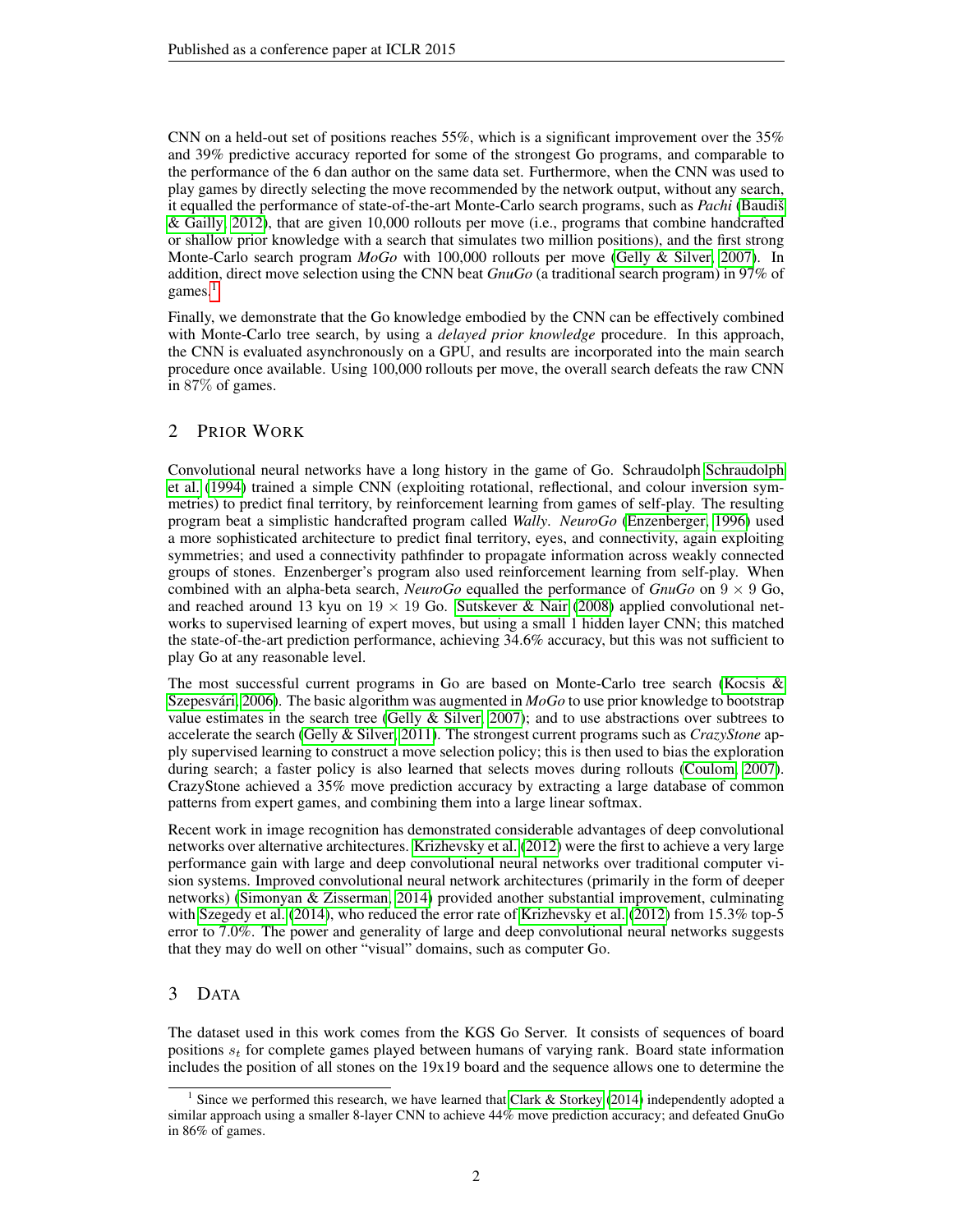| Feature               | Planes | Description                                                 |
|-----------------------|--------|-------------------------------------------------------------|
| Black / white / empty | 3      | Stone colour                                                |
| Liberties             | 4      | Number of liberties (empty adjacent points)                 |
| Liberties after move  | 6      | Number of liberties after this move is played               |
| Legality              |        | Whether point is legal for current player                   |
| Turns since           |        | How many turns since a move was played                      |
| Capture size          |        | How many opponent stones would be captured                  |
| Ladder move           |        | Whether a move at this point is a successful ladder capture |
| KGS rank              | 9      | Rank of current player                                      |
|                       |        |                                                             |

<span id="page-2-0"></span>Table 1: Features used as inputs to the CNN.

sequence of moves; a move  $a_t$  is encoded as a 1 of 361 indicator for each position on the 19x19 board. We collected 29.4 million board-state next-move pairs  $(s_t, a_t)$  corresponding to 160,000 games.

Each position  $s_t$  was preprocessed into a set of  $19 \times 19$  feature planes  $\phi(s_t)$ , that serve as input to the neural network. The features that we use come directly from the raw representation of the game rules (stones, liberties, captures, legality, turns since). In addition, we have one simple tactical feature representing a basic common pattern in Go known as ladders; in practice this adds a small performance benefit, but the results that we report would be qualitatively similar even without these features. Many of the features are split into multiple planes of binary values, for example in the case of liberties there are separate binary features representing whether each intersection has 1 liberty, 2 liberties, 3 liberties,  $> = 4$  liberties. The feature planes are listed in Table [1.](#page-2-0)<sup>[2](#page-2-1)</sup>

Finally, we used the following minor innovation. Our dataset consists of games from players of different strengths. Specifically, the KGS data contains more games by lower dan players, and fewer games by higher dan players. As a result, a naive approach to training on the KGS data will result in a network that primarily imitates weaker players. Alternatively, training only on games by stronger players would result in a massive reduction of training data.

To mitigate this, we provided the network with an additional global inputs indicating the player's rank. Specifically we add 9 feature planes each indicating a specific rank. This is like a 1 of 9 encoding that represents the strength of the current player. That is, if the network is learning to predict a move made by a  $d$  dan player, the  $d$ th rank feature plane is filled with 1s and the remaining 8 planes are filled with 0s. This has the effect of providing a dynamic bias to the network that depends on rank.

Because every Go game is symmetric under reflections and rotations, we augmented the dataset by sampling uniformly from one of the 8 symmetric boards as we filled minibatches in gradient descent. The dataset was split into a training set of 27.4 million board-state next-move pairs and a test set of 2 million. This split was done before shuffling, so this corresponds to a test set with distinct games.

# 4 ARCHITECTURE & TRAINING

In this section we describe the precise network architecture and the details of the training procedure.

We used a deep convolutional neural network with 12 weight matrices for each of 12 layers and rectified linear non-linearities. The first hidden layer's filters were of size  $5\times 5$  and the remainder were of size  $3\times3$ , with a stride of 1. Every layer operated on a  $19\times19$  input space, with no pooling; outputs were zero-padded back up up to  $19 \times 19$ . The number of filters in each layer ranged from 64 to 192. In addition to convolutions, we also used *position-dependent biases* (following [Sutskever](#page-7-9) [& Nair](#page-7-9) [\(2008\)](#page-7-9)). Our best model has 2.3 million parameters, 630 million connections, and 550,000 hidden units.

The output layer of the CNN was also convolutional with position dependent biases, but with only two filters. Each produced a  $19 \times 19$  plane, corresponding to inputs to two softmax distributions of size 361. The first softmax is the distribution over the next move if it is the black player's turn, and

<span id="page-2-1"></span><sup>&</sup>lt;sup>2</sup>Due to the computational cost of running extensive experiments, it is possible that some of these features are unnecessary or redundant.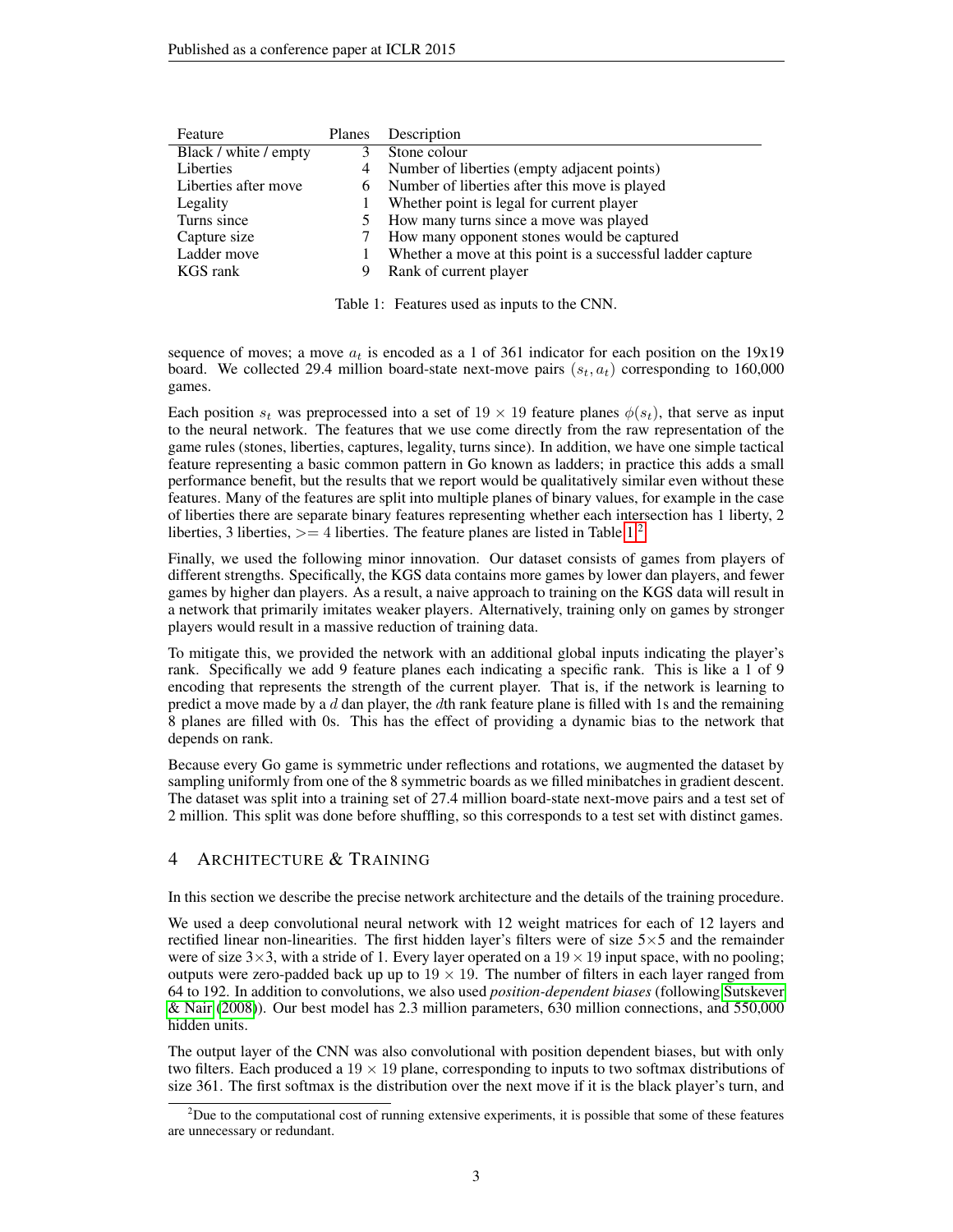the second softmax is the distribution over the next move if it is the white player's move. Although both players may often prefer the same move, in general the optimal policy may select different moves for each player.

We also experimented with weight symmetries [Schraudolph et al.](#page-7-7) [\(1994\)](#page-7-7). Given that the board is symmetric, it makes sense to force the filters and biases to be rotationally and reflectionally symmetric, by aggregating weight updates over the 8-fold symmetry group between connections. This type of symmetry is stronger than the symmetric data augmentation described above, since it enforces local symmetry of all filters at all locations on the board, not just global symmetry of the entire board.

For training the network, we used asynchronous stochastic gradient descent [\(Dean et al., 2012\)](#page-7-16) with 50 replicas each on its own GPU. All parameters were initialized randomly from a uniform[-0.05, 0.05]. Each replica was trained for 25 epochs with a batchsize of 128, a fixed learning rate of 0.128 normalized by batchsize, and no momentum. The network was then fine-tuned on a single GPU with vanilla SGD for 3 epochs with an annealed learning rate, beginning at half the learning rate for the asynchronous setting and halved again every epoch. After augmenting the dataset with random symmetries overfitting was very minor — our 10 layer network overfit by under  $1\%$  achieving 55% on the training set and 54.5% on the test set. Even at the end of training errors on the test set did not increase. This suggests that we are currently operating in an underfitting regime suggesting that further improvement is possible. All reported accuracies are on a held out test set.

## 5 RESULTS

#### 5.1 INVESTIGATION OF WEIGHT SYMMETRIES

We evaluated the effect of weight symmetries on a smaller CNN with 3 and 6 layers respectively. These networks were trained on a reduced feature set, excluding rank, liberties after move, capture size, ladder move, and only including a history of one move. The results are given in the table below:

| model                           | % Accuracy |
|---------------------------------|------------|
| 3 layer, 64 filters             | 43.3       |
| 3 layer, 64 filters, symmetric  | 44.3       |
| 6 layer, 192 filters            | 49.6       |
| 6 layer, 192 filters, symmetric | 49.4       |

These results suggest that, perhaps surprisingly, weight symmetries have a strong effect on move prediction for small and shallow networks, but the effect appeared to disappear completely in larger and deeper networks.

#### 5.2 ACCURACY AND PLAYING STRENGTH

To understand how the performance depends on network depth, we trained several networks of different depths. Each CNN used the same architecture as described above, except that the number of  $3 \times 3$  layers was restricted to 3, 6, 10 and 12 respectively. We measured the prediction accuracy on the test set, and also the playing strength of the CNN when it was used to directly select moves. This was achieved by inputting the current position into the network, and selecting the action with maximum probability in the softmax output for the current player. Unless otherwise specified the *KGS rank* feature was set to its maximum setting.

Performance was evaluated against the benchmark program *GnuGo* 3.8, running at its highest level 10. Comparisons are given with reported values for the 3 dan Monte-Carlo search program *Aya*[3](#page-3-0) ; simultaneously published results on a somewhat shallower CNN [Clark & Storkey](#page-7-15)  $(2014)^4$  $(2014)^4$  $(2014)^4$ ; and also with the prediction accuracy of a 6 dan human (the second author) on randomly sampled positions

<span id="page-3-1"></span><span id="page-3-0"></span><sup>3</sup> http://computer-go.org/pipermail/computer-go/2014-December/007018.html

<sup>4</sup> It should be noted that [Clark & Storkey](#page-7-15) [\(2014\)](#page-7-15) did not use the highly-predictive *turns since* feature, because they believed that it would hurt the network's play. This is an interesting hypothesis, which this work does not address.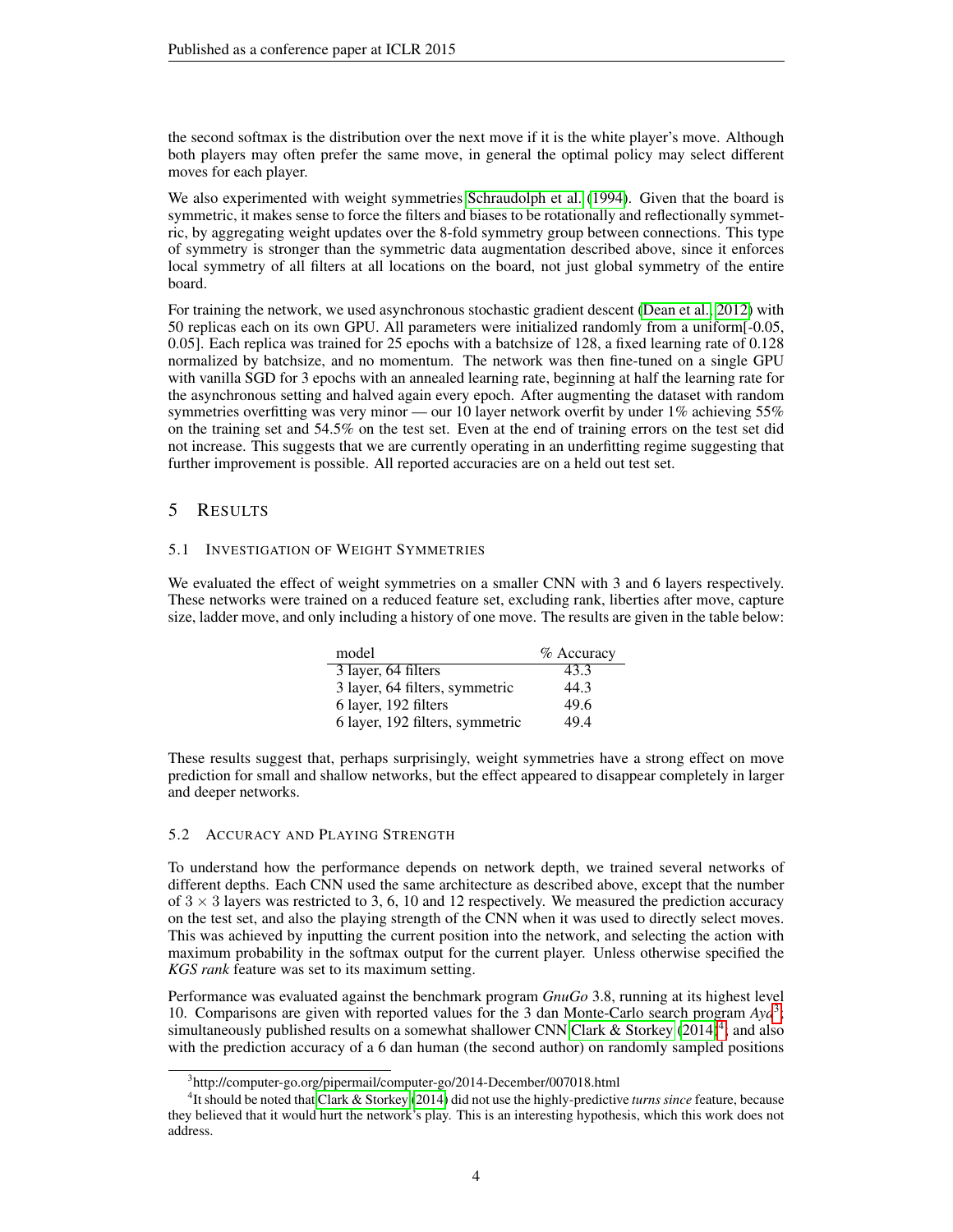

Figure 1: Probability that the expert's move is within the top-n predictions of the network. The 10 layer CNN was omitted for clarity, but it's performance is only slightly worse than 12 layer. Note y-axis begins at 0.30.

from the test set. All games were scored using Chinese rules, refereed by *GnuGo*; duplicate games were excluded from results.

It is apparent from the results that larger and deeper networks have qualitatively better performance than shallow networks, reaching 97% winning rate against GnuGo for a large 12-layer network compared to 3.4% for a small 3-layer network. Furthermore, the accuracy on the supervised learning task is clearly strongly correlated with playing performance, demonstrating that the knowledge learnt by the network generalises effectively to the real task of evaluating moves.

| Depth                                           | Size              | $%$ Accuracy | $%$ Wins vs. $GnuGo$ | stderr    |
|-------------------------------------------------|-------------------|--------------|----------------------|-----------|
| 3 layer                                         | 16 filters        | 37.5         | 3.4                  | $\pm 1.1$ |
| 3 layer                                         | 128 filters       | 48.0         | 61.8                 | $\pm 2.6$ |
| 6 layer                                         | 128 filters       | 51.2         | 84.4                 | $\pm 1.9$ |
| 10 layer                                        | 128 filters       | 54.5         | 94.7                 | $\pm 1.2$ |
| 12 layer                                        | 128 filters       | 55.2         | 97.2                 | $\pm 0.9$ |
| 8 layer (Clark & Storkey, $2014$ ) <sup>4</sup> | $\leq 64$ filters | 44.4         | 86                   | $\pm 2.5$ |
| Aya 2014                                        |                   | 38.8         | 6                    | $\pm 1.0$ |
| Human 6 dan                                     |                   | $52 \pm 5.8$ | 100                  |           |

It is also valuable to know that the correct move is within the network's  $n$  most confident predictions. If  $n$  can be kept small, then this knowledge can be used to reduce the program's effective search space. We find that the top-n performance of our network is quite strong; in particular, the network is able to predict the correct expert move 94% of the time when  $n = 10$ .

Next, we compared how the CNN performed when asked to imitate players of different strengths. We used the same CNN, trained on KGS data of all ranks, and asked it to select moves as if it was playing according to a specified rank. The opponent was a fixed 10 layer, 128 filter CNN trained without the *KGS rank* feature. The results clearly show that the network plays significantly better when it is asked to imitate a stronger player.

|       | KGS rank % wins vs. 10-layer CNN stderr |                |
|-------|-----------------------------------------|----------------|
| 1 dan |                                         | $49.2 \pm 3.6$ |
| 5 dan |                                         | $60.1 + 1.6$   |
| 9 dan |                                         | $67.9 \pm 5.0$ |

Finally, we evaluated the overall strength of the 12-layer CNN when used for move selection, by playing against several publicly available benchmark programs. All programs were played at the strongest available settings, and a fixed number of rollouts per move, as specified in the table.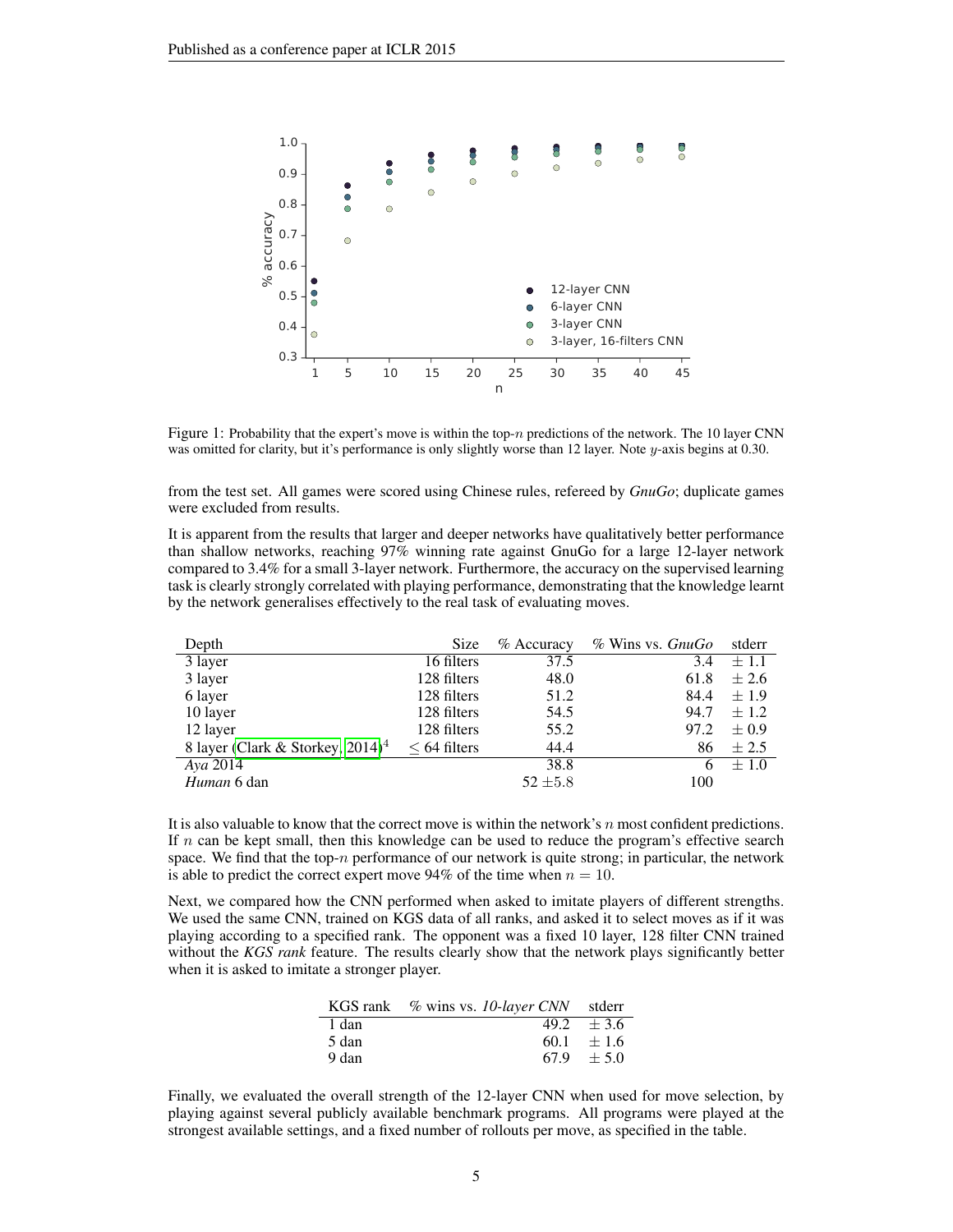| Opponent     |         | Rollouts per move Games won by CNN | stderr    |
|--------------|---------|------------------------------------|-----------|
| <i>GnuGo</i> |         | 97.2                               | $+0.9$    |
| MoGo         | 100,000 | 45.9                               | $\pm$ 4.5 |
| Pachi        | 100,000 | 11.0                               | $\pm 2.1$ |
| Fuego        | 100,000 | 12.5                               | $\pm$ 5.8 |
| Pachi        | 10,000  | 47.4                               | $\pm$ 3.7 |
| Fuego        | 10,000  | 23.3                               | $+7.8$    |

The neural network is considerably stronger than the traditional search-based program GnuGo, and its performance is on a par with *MoGo* with 100,000 rollouts per move [\(Gelly & Silver, 2007\)](#page-7-10), and *Pachi* running a somewhat reduced search of 10,000 rollouts per move (a search that visits approximately 2 million positions). It wins more than 10% of games against *Fuego* (latest svn revision 1966) [\(Enzenberger et al., 2010\)](#page-7-3) and *Pachi* 10.99 playing at a strong level (using 100,000 rollouts per move over 16 threads). $<sup>5</sup>$  $<sup>5</sup>$  $<sup>5</sup>$ </sup>

## 6 SEARCH

The overarching goal of this work is to build a strong Go playing program. To this end, we attempted to integrate our move prediction network with Monte Carlo Tree Search (MCTS).

Combining MCTS with a large deep neural network is far from trivial, since the CNN is slower than the natural speed of the search, and it is not feasible to evaluate every node with the neural network. The 12-layer network takes 0.15s to evaluate a minibatch of size 128.<sup>[6](#page-5-1)</sup>

We address this problem by using *asynchronous* node evaluation. In asynchronous node evaluation, MCTS builds its search tree and tracks the new nodes that are added into the search tree. When the number of new nodes equals the minibatch size, all these new positions are submitted to the CNN for evaluation on a GPU. The GPU computes the move recommendations, while the search continues in parallel. Once the GPU computation is complete, the prior knowledge in the new nodes is updated to contain move evaluations from the CNN. The network evaluates the nodes in a FIFO order, in order to maximally influence the search tree. By using a single machine with Intel® Xeon® CPU E5-2643 v2 @ 3.50GHz and GeForce GTX Titan Black GPU, we are able to maintain a MCTS search at approximately 47,000 rollouts per second, without dropping CNN evaluations. However, it should be noted that the performance of asynchronous node evaluation is significantly less than a fully synchronous and serial implementation, since new information from the search is only utilised after a significant lag (around 0.15s in our case), due to the GPU computation.

In addition, the MCTS engine utilised standard heuristics for computer Go: RAVE [\(Gelly & Silver,](#page-7-2) [2011\)](#page-7-2), a UCT exploration strategy similar to [Chaslot et al.](#page-7-17) [\(2008\)](#page-7-17), and very simple rollouts based solely on  $3 \times 3$  patterns [\(Huang et al., 2011\)](#page-7-5).

We measured the performance of the search-based program by playing games between the 12-layer CNN with MCTS, and a baseline 12-layer CNN without any search. Using 100,000 rollouts per move, the search-based program beats the baseline CNN in 87% of games.

|         | Rollouts per move % wins against baseline stder |                |
|---------|-------------------------------------------------|----------------|
| 100,000 |                                                 | $86.7 \pm 3.5$ |
| 10.000  |                                                 | $67.6 \pm 2.6$ |

# 7 DISCUSSION

In this work, we showed that large deep convolutional neural networks can predict the next move made by Go experts with an accuracy that exceeds previous methods by a large margin, approximately matching human performance. Furthermore, this predictive accuracy translates into much

<span id="page-5-0"></span><sup>&</sup>lt;sup>5</sup>The 8-layer network of [Clark & Storkey](#page-7-15) [\(2014\)](#page-7-15) won 12% of games against the older version Fuego 1.1 at 10 seconds per move on  $2 \times 1.6$  GHz cores. We tested our 12-layer CNN against Fuego 1.1 at 5 and 10 seconds per move on  $2 \times 3.1$ GHz cores, winning 56% and 33% respectively.

<span id="page-5-1"></span><sup>&</sup>lt;sup>6</sup>Reducing the minibatch size does not significantly speed up end-to-end computation time in our GPU implementation.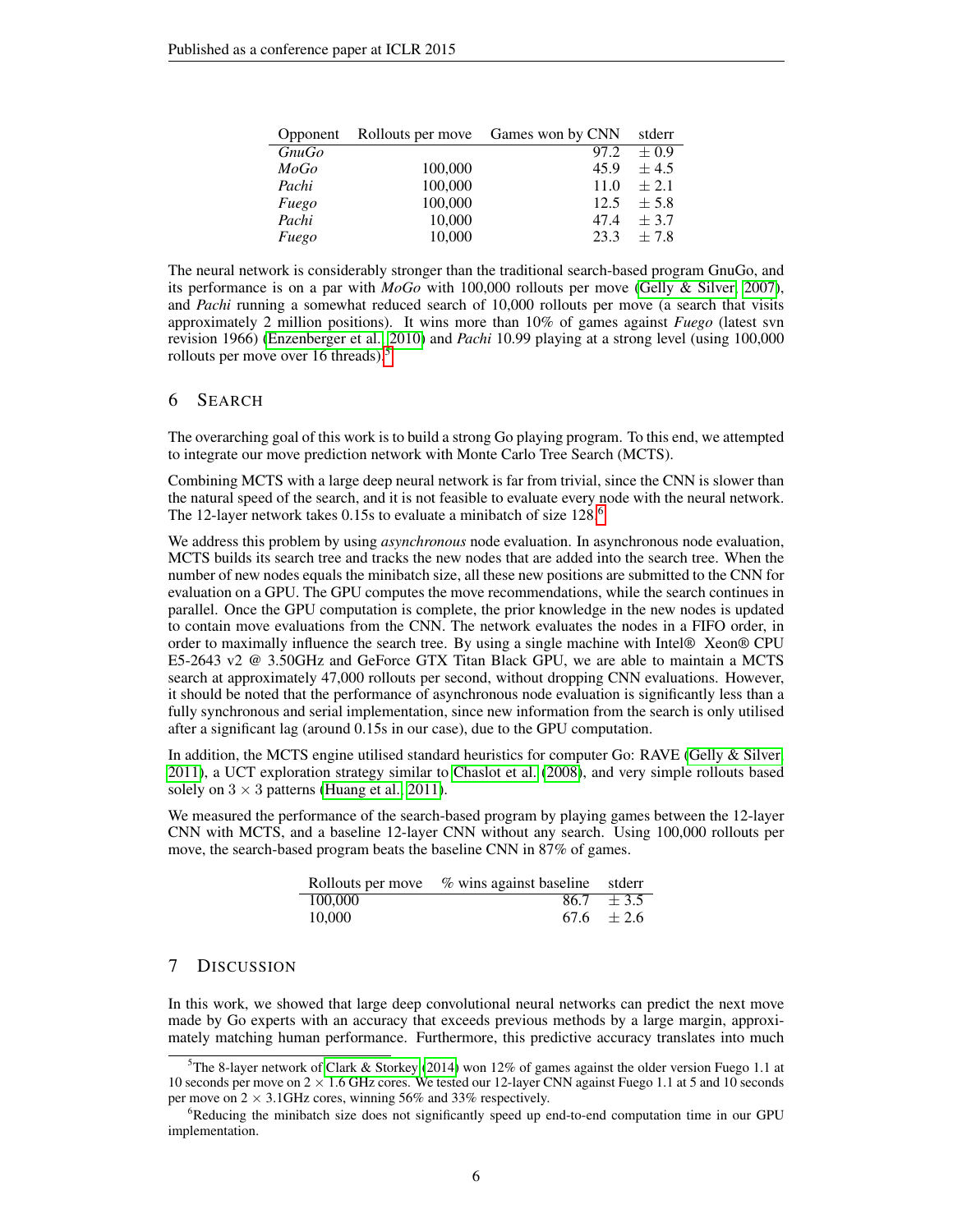

<span id="page-6-0"></span>outs/move). The CNN plays white. Figure 2: A game played between the 12-layer CNN (without any search) and Fuego (using 100k roll-<br> $\frac{1}{2}$ 

search, the network is able to outperform traditional search based programs such as GnuGo, and stronger move evaluation and playing strength than has previously been possible. Without any compete with state-of-the-art MCTS programs such as *Pachi* and *Fuego*.

In Figure [2](#page-6-0) we present a sample game played by the 12-layer CNN (with no search) versus *Fuego* (searching 100K rollouts per move) which was won by the neural network player. It is clear that the neural network has implicitly understood many sophisticated aspects of Go, including good shape (patterns that maximise long term effectiveness of stones), Fuseki (opening sequences), Joseki (corner patterns), Tesuji (tactical patterns), Ko fights (intricate tactical battles involving repeated recapture of the same stones), territory (ownership of points), and influence (long-term potential for territory). It is remarkable that a single, unified, straightforward architecture can master these elements of the game to such a degree, and without any explicit lookahead.

On the other hand, we note that the network still has weaknesses: notably it sometimes fails to understand the global picture, behaving as if the life and death status of large groups has been incorrectly assessed. Interestingly, it is precisely these global aspects of the game for which Monte-Carlo search excels, suggesting that these two techniques may be largely complementary. We have provided a preliminary proof-of-concept that MCTS and deep neural networks may be combined effectively. It appears that we now have two core elements that scale effectively with increased computational resource: scalable planning, using Monte-Carlo search; and scalable evaluation functions, using deep neural networks. In the future, as parallel computation units such as GPUs continue to increase in performance, we believe that this trajectory of research will lead to considerably stronger programs than are currently possible.